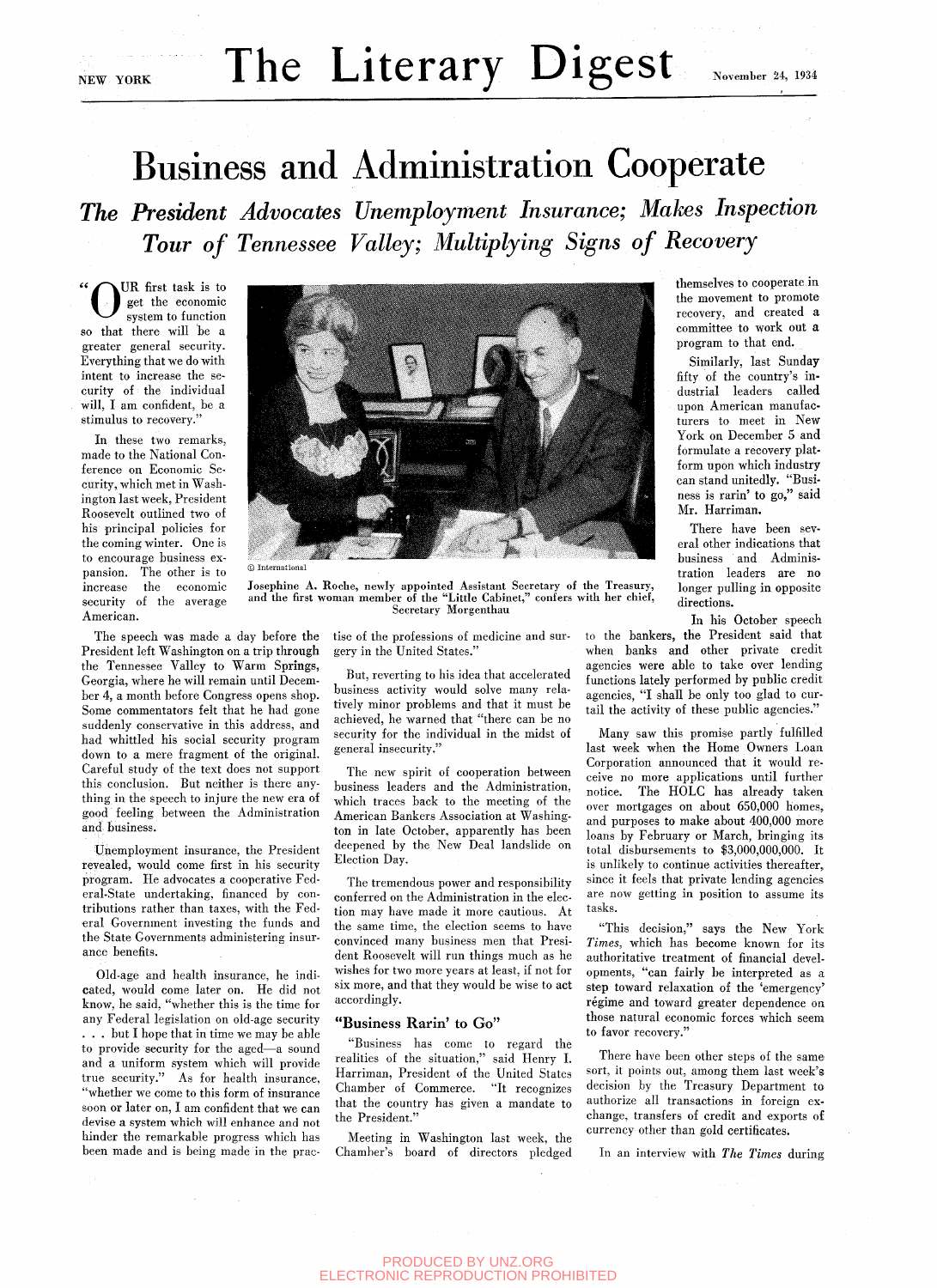

First **Into the Van**  —Pease in the Newark *Evening News* 

the week, Richard Whitney, President of the New York Stock Exchange, expressed the opinion, after a month of Federal regulation of the Exchange, that government supervision would neither destroy the broker's business nor disrupt the free market for securities. "In so far as the law may check real abuses," Mr. Whitney said, "it offers a new safeguard to the investor which should stimulate rather than hamper the volume of legitimate trading."

Meanwhile, there are multiplying signs of a business pick-up. "Business improved a little more than seasonably in October," according to a report issued by the National Industrial Conference Board.

"A definite recovery has taken place in the motion-picture industry this year, with improvement indicated during the coming ^winter months," Lamborn, Hutchings & Co. 'observed in their *Stock and Commodity 'i Review.* 

Addressing a luncheon at Detroit, held to celebrate the production of the ten-millionth Chevrolet, R. H. Grant, vice-president in charge of sales for the General Motors Corporation, declared: "I have found a solid basis for optimism. This is something that actually will come true. We will sell more cars next year than this."

#### **Control of Congress**

A definite improvement in business, some business men feel, would give President Roosevelt firmer control over Left-wing members of the next Congress.

The President's control over Congress also will depend to some extent on the person who is elected Speaker of the House of Representatives. Hence the wide-spread interest in the present fight over the Speakership, which will not be settled until Congress convenes in January.

At the moment, the leading contender appears to be Representative Joseph W. Byrns of Tennessee, at present Democratic floor leader, but there is no lack of other aspirants. The battle is complicated by sectional jealousy between the South and the North over Congressional jobs.

So far, the President has kept hands off this contest, tho its outcome will mean much to him. His attitude has been described as one of "armed neutrality."

One of his last acts before leaving Washington was to make Miss Josephine Roche, of Denver, Assistant Secretary of the Treasury. Miss Roche, a mine-owner, is nationally known for her social service work and her championship of union labor. Earlier this year she ran for the Democratic nomination for Governor in Colorado, but was defeated. In her new position she will have charge of the Public Health Service.

The President also made Francis Biddle, a lawyer of Philadelphia, Chairman of the National Labor Relations Board.

Thereupon Mr. Roosevelt turned his attention to the Tennessee Valley, an area of 40,000 square miles, and the site of one of the most vast and venturesome experiments of his Administration.

Increased use of electric power, with firm government intervention to keep rates at a minimum, is a matter close to the President's heart.

Last week, the White House itself made public a report by the Power Authority of New York State, based on an investigation ordered by Mr. Roosevelt while he was Governor of New York, in 1931. According to the report, the cost of distribution in that State justifies a rate "of not more than three and a half cents per kilowatt-hour for a use of fifty kilowatt-hours a month, instead of the average of six cents which these customers are now paying."

If the St. Lawrence waterway and power project, rejected by the iast Senate, were put into effect, the report declared, consumers in New York, Pennsylvania, New Jersey, and New England would save nearly \$200,000,000 a year.

President Roosevelt apparently intends to ask the next Senate to reconsider the advantages of the St. Lawrence project.

Meanwhile, there is the Tennessee Valley project, supervised by the Tennessee Valley Authority, and it is already a going concern. Power development, lower electric rates and cheaper equipment, inland navigation, reforestation and flood control, all form part of the TVA program, and the President had opportunity to note them all. He saw great hydroelectric dams under construction, a model town near completion, millions of newly planted trees, and miles of model highways.

In Alcorn County, Mississippi, where a non-profit-making, county-wide association buys and distributes TVA power, he said: "You are proving something that some of us have believed to be true for a great many years. And, in proving it to the rest of the United States, you are going to make life easier for the average family in a great many other places."

Finally, at Tupelo, Mississippi, which has a municipal power-plant, and is another TVA customer, he congratulated the city for its "community rugged individualism."

No other act or utterances of the President during the week interested the press more than his speech to the Economic Security Conference.

#### **Press Comment**

"As an indication of a new tendency in the President to look for escape from the depression by encouraging industry to do the escaping itself, the speech is as reassuring as it is interesting," said the New York *Herald Tribune.* 

The New Haven *Register* struck a note of doubt, remarking: "There is a grave question as to whether there are not so many problems under attack now, some of them with poor success, as to make it very unwise to attack even the unemployment insurance subject with experimental legislation at this time."

And the Denver *Post* observed: "England's experience with unemployment insurance shows that, while it is possible in normal times to insure workers against loss of employment, no system will work during a world depression such as we have been experiencing."

The Boston *Post* thought that, "while many aged persons who felt that old-age pensions were but a few months away will be bitterly disappointed at the prospective long delay, there is little doubt that in time an effective system will be devised."

The Baltimore *Sun* remarked: "The President's suggestion that one step be taken at a time will be reassuring to those who have feared the immediate adoption of an elaborate and expensive program, as well as to many believers in social security who are able to see that impetuosity in this direction might easily defeat its own object and destroy even the security that already exists."



for Speaker of the House

Representative Joseph W. Byrns, Democrat, of Tennessee, leading candidate